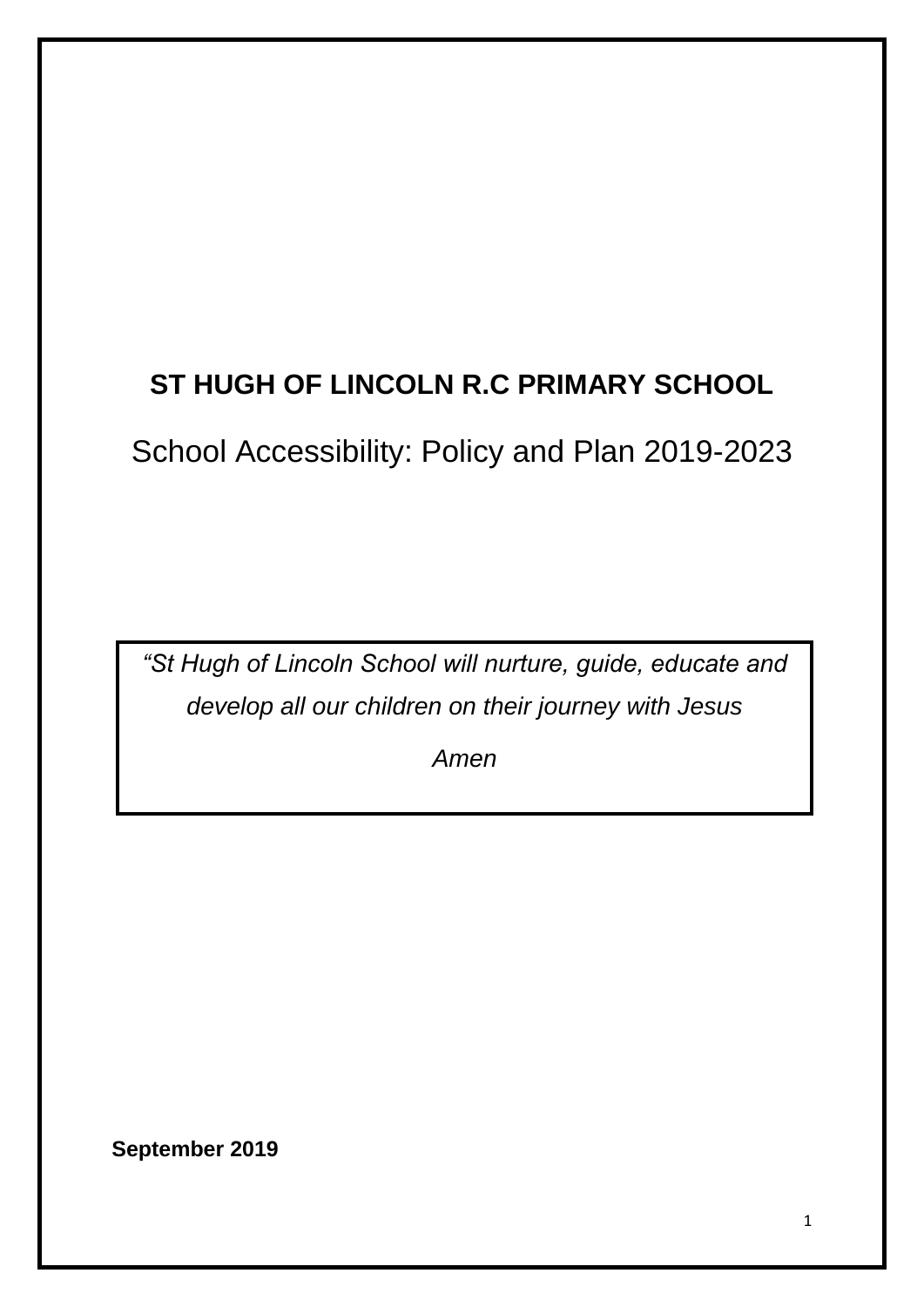**Persons responsible**: Mr M Mountcastle (Headteacher) Mrs R Butler (Special Educational Needs Co-ordinator)

# **Introduction**

Disability is defined by the Disability Discrimination Act 1995 (DDA): *A person has a disability if he or she has a physical or mental impairment that has a substantial and long term adverse effect on his or her ability to carry out normal day to day activities.*

The SEN and Disability Act 2001 extended the Disability Discrimination Act 1995 (DDA) to cover education. There is also the Single Equality Duties (2010) which came into force. The Governing Body has three key duties towards disabled pupils, under Part 4 of the DDA:

- not to treat disabled pupils less favourably for a reason related to their disability
- to make reasonable adjustments for disabled pupils, so that they are not at a substantial disadvantage
- to plan to increase access to education for disabled pupils

This plan sets out the proposals of the Governing Body of the school to increase access to education for disabled pupils in the three areas required by the planning duties in the DDA:

- increasing the extent to which disabled pupils can participate in the school curriculum
- improving the environment of the school to increase the extent to which disabled pupils can take advantage of education and associated services
- improving the delivery to disabled pupils of information which is provided in writing for pupils who are not disabled

It is a requirement that the school's accessibility plan is resourced, implemented and reviewed and revised as necessary. Below is a set of action plans showing how the school will address the priorities identified in the plan.

# **The purpose and direction of the school's plan: vision and values**

The aim of this policy is to set out the commitment of the Governing Body of St Hugh of Lincoln RC Primary School to the principles of inclusive education and the responsibilities of the school team of staff and governors to ensure that all pupils, staff, parents and governors, whatever their age, gender, ethnicity, disability, attainment or background are all treated inclusively. St Hugh of Lincoln RC Primary School provides teaching which meets National Curriculum and other statutory requirements. The school has regard to the Code of Practice (2014) when meeting pupils Special Educational Needs, including a range of disabilities and makes its policy known to parents. Provision determined in Education, Health and Care Plan is made for those pupils who have them.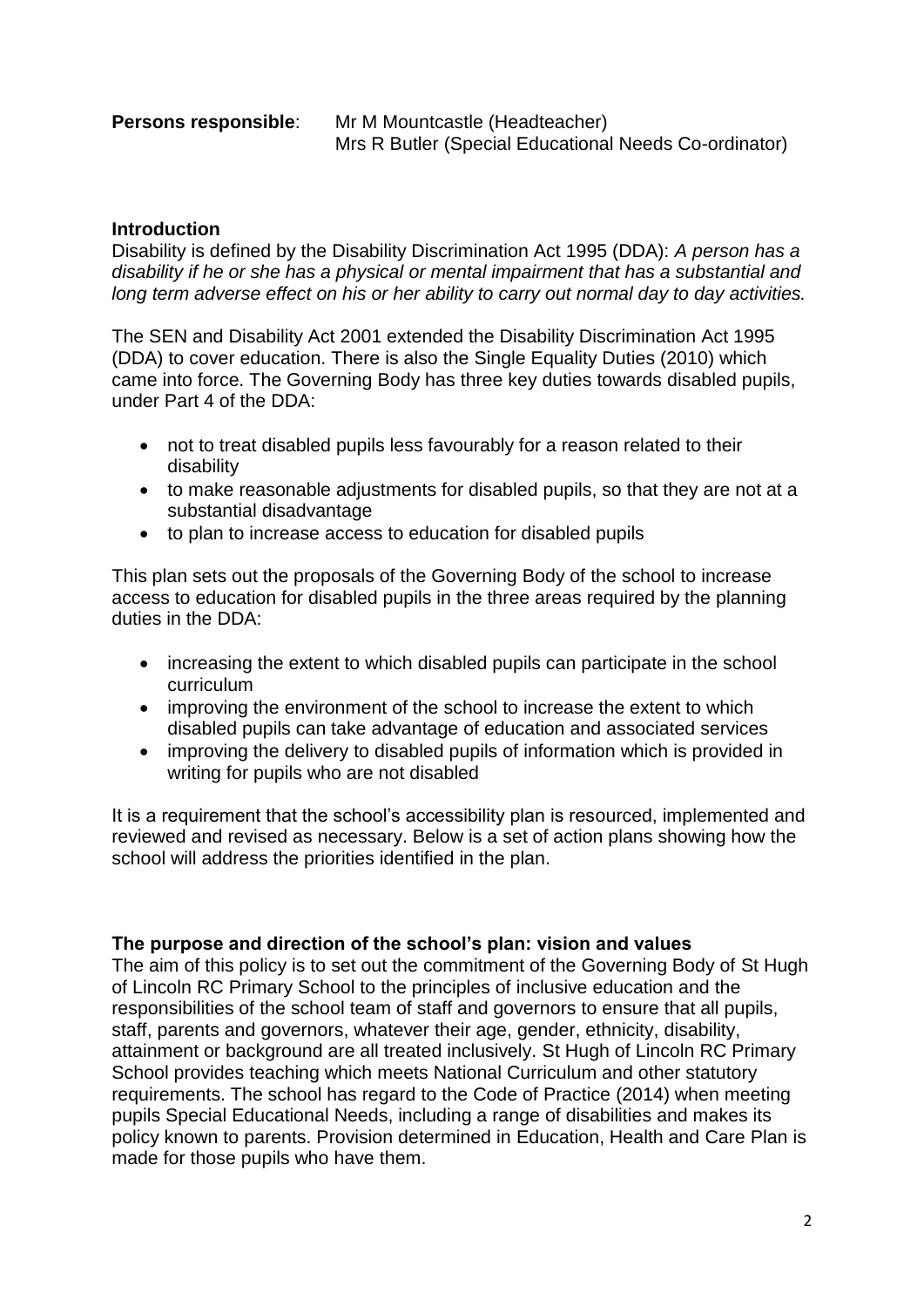We believe there is an explicit link between inclusion and equal opportunities. This does not mean treating all pupils in the same way; rather it involves taking account of pupils' varied life experiences and needs.

The aims and values of our school are inclusive, they reflect and inform our ethos and are embedded in the life of the school community. St Hugh's has high ambitions for all its pupils; we expect pupils with a disability to participate and achieve in every aspect of school life. As such, we are committed to:

- setting suitable learning challenges
- responding to pupils' diverse needs
- overcoming potential barriers to learning and assessment for individuals and groups of pupils

St Hugh's promotes the individuality of all our children, irrespective of differences such as ethnicity, attainment, age, disability, gender, sexual orientation, background or any other difference. We want all our children to feel welcome; we celebrate differences between them. We want to give all of our children every opportunity to achieve the highest of standards. We do this by taking account of pupils' varied life experiences and needs. We offer a broad and balanced curriculum and have high expectations for all children. The achievements, attitudes and well-being of all our children matter. We actively seek to remove the barriers to learning and participation that can hinder or exclude individual pupils, or groups of pupils. This means that equality of opportunity must be a reality for our children.

# **Context**

St Hugh of Lincoln RC Primary School has buildings that are well designed to meet the needs of disabled pupils:

- all classrooms are on the ground floor
- use of these classrooms can be rotated to meet pupils' needs
- there are several barrier free entrances to the school
- accessible toilets are present in the building
- small quiet rooms/areas in place

As a school we have an excellent record with regard to making reasonable adjustments for such children. This includes actions to address physical impairments (e.g. annual training on anaphylaxis and Epi Pens) and learning impairments (e.g. Catch Up intervention).

Further, we have a long history of teaching pupils with a wide range of Special Educational Needs and, without exception, disabled pupils have been fully included in all aspects of school life. The progress of disabled pupils is vigorously tracked and comparisons are made between the achievement and attainment of these children compared with their peers. Where necessary, adaptations are made to the curriculum and equipment available to ensure full access. There is full access to all parts of the physical environment for pupils. Adaptations can, and often have been, be made to timings, playtimes, lunchtimes, school trips, after-school clubs etc to meet the needs of children with specific needs. Considerable emphasis is placed on the use of positive role models and images of disabled people within the school.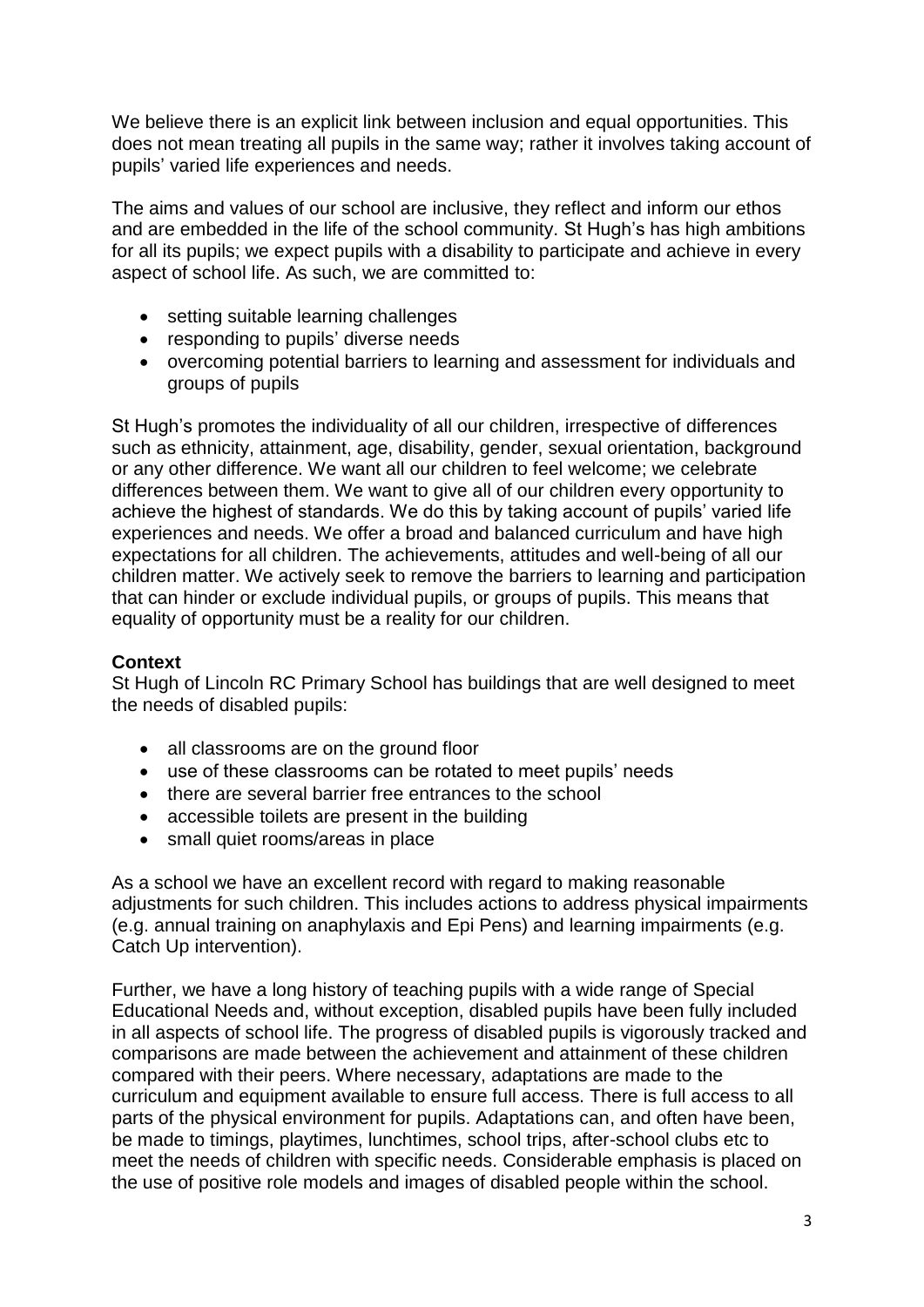Attendance of all disabled pupils is monitored and where issues of illness are a particular feature of their disability the necessary adaptations to the school day are made.

## **Information from pupil data and school audit**

The Disability Discrimination Act definition (see: Introduction, above) is broad and includes a wide range of impairments including learning disabilities, dyslexia, diabetes or epilepsy, asthma, arthritis and cancer. These impairments sit within the definition of disability when they are in the context of 'substantial and long term'.

Like most schools, we have children of all backgrounds, needs and abilities. In September 2018, this included pupils with specific, on-going impairments, including:

- asthma
- autistic spectrum
- allergies
- physical disability
- visual impairment
- hearing difficulties
- speech difficulties

At present we have no wheelchair dependent pupils, or members of staff.

### **Views of those consulted during the development of the plan**

Articles 12 and 13 UN Convention of the Rights of the Child:

*Children, who are capable of forming views, have a right to receive and make known information, to express an opinion, and to have that opinion taken into account in any matters effecting them.* 

At St Hugh's, we fully acknowledge and respect this principle. As a result, the following plan has been written following consultation with pupils, staff and governors and takes into account their views and aspirations. Further, we collect information from Early Years settings, so that we are prepared for children when they arrive in school, and liaise with parents and professionals involved with the children to ensure we provide the right care for their needs.

#### **Action plan 2019-2023**

The following pages contain our planned actions around three broad aims.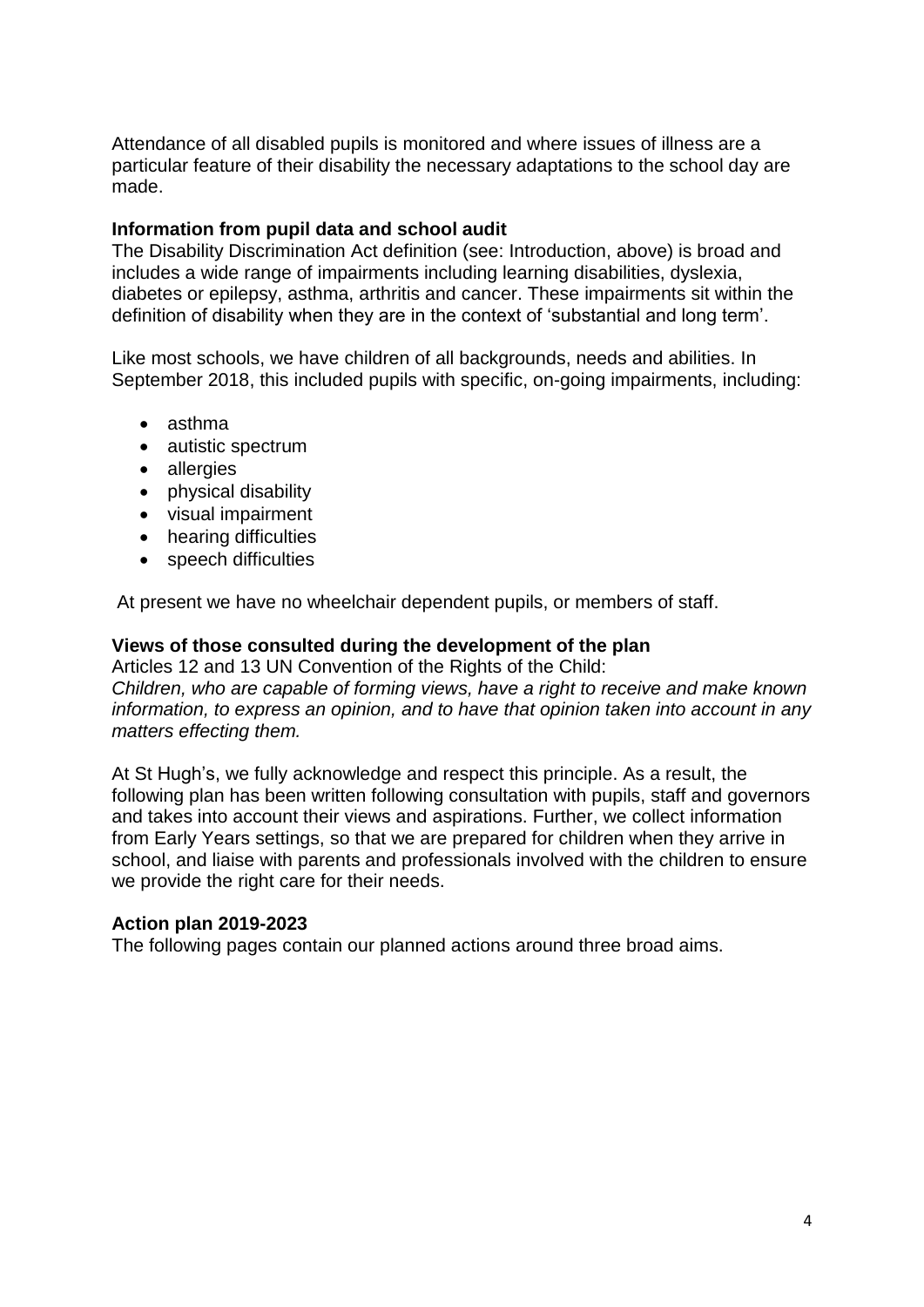# **Action plan 2019-2023**

### **Aim 1: to increase the extent to which disabled pupils can participate in the school curriculum**

It is a core value of the school that all children are enabled to participate fully in the broader life of the school. Consequently, all children have always been permitted to attend age relevant after-school clubs, leisure and cultural activities and educational visits. Nevertheless, improving teaching and learning lies at the heart of the school's work and so our key objective in this Accessibility Plan is to reduce and eliminate barriers to access the curriculum and to ensure full participation in the school community for pupils, and prospective pupils, with a disability.

Teachers' planning is highly differentiated to take account of the individual / group needs of all pupils, including those with disabilities. High expectations are evident throughout all curriculum areas and are clearly linked to National Curriculum expectations. Each year school leaders develop action plans as part of the overall School Improvement Plan which address areas which can be improved even more.

It is the role of the Special Educational Needs Co-ordinator to line manage and deploy Teaching Assistants. The SENDCO co-ordinates and facilitates training with all staff to develop whole school awareness of disability and ways in which children can best be supported within the classroom and wider school context. The SENCO also coordinates advice given by outside agencies and ensures its full implementation. Through self-review and continuous professional development, we aim to enhance staff knowledge, skills and understanding to promote excellent teaching and learning for all children. We aim to meet every child's needs within mixed ability, inclusive classes.

| Target                                                                                      | <b>Actions</b>                                                                       | Timescale                                         | <b>Responsibility</b>                                                           | <b>Success criteria</b>                                                                                                  |
|---------------------------------------------------------------------------------------------|--------------------------------------------------------------------------------------|---------------------------------------------------|---------------------------------------------------------------------------------|--------------------------------------------------------------------------------------------------------------------------|
| Ensure all monitoring and<br>actions are scrutinised and<br>challenged by Governing<br>Body | To evaluate and review this<br>plan and the attainment and<br>progress of all pupils | Full review and update in<br>Autumn term annually | <b>Headteacher SENCO</b><br>Governing Body, particularly<br><b>SEN Governor</b> | Governors fully informed<br>about provision and progress<br>Accessibility Policy and Plan<br>(this document) is annually |
|                                                                                             |                                                                                      |                                                   |                                                                                 | updated and posted on<br>school website                                                                                  |
| Identification of pupils who<br>may need additional /<br>different provision                | Liaise with settings to review<br>potential intakes                                  | Annual                                            | EYFS teacher in the first<br>instance and SENCO/SLT                             | Necessary procedures /<br>equipment / ideas in place<br>by September                                                     |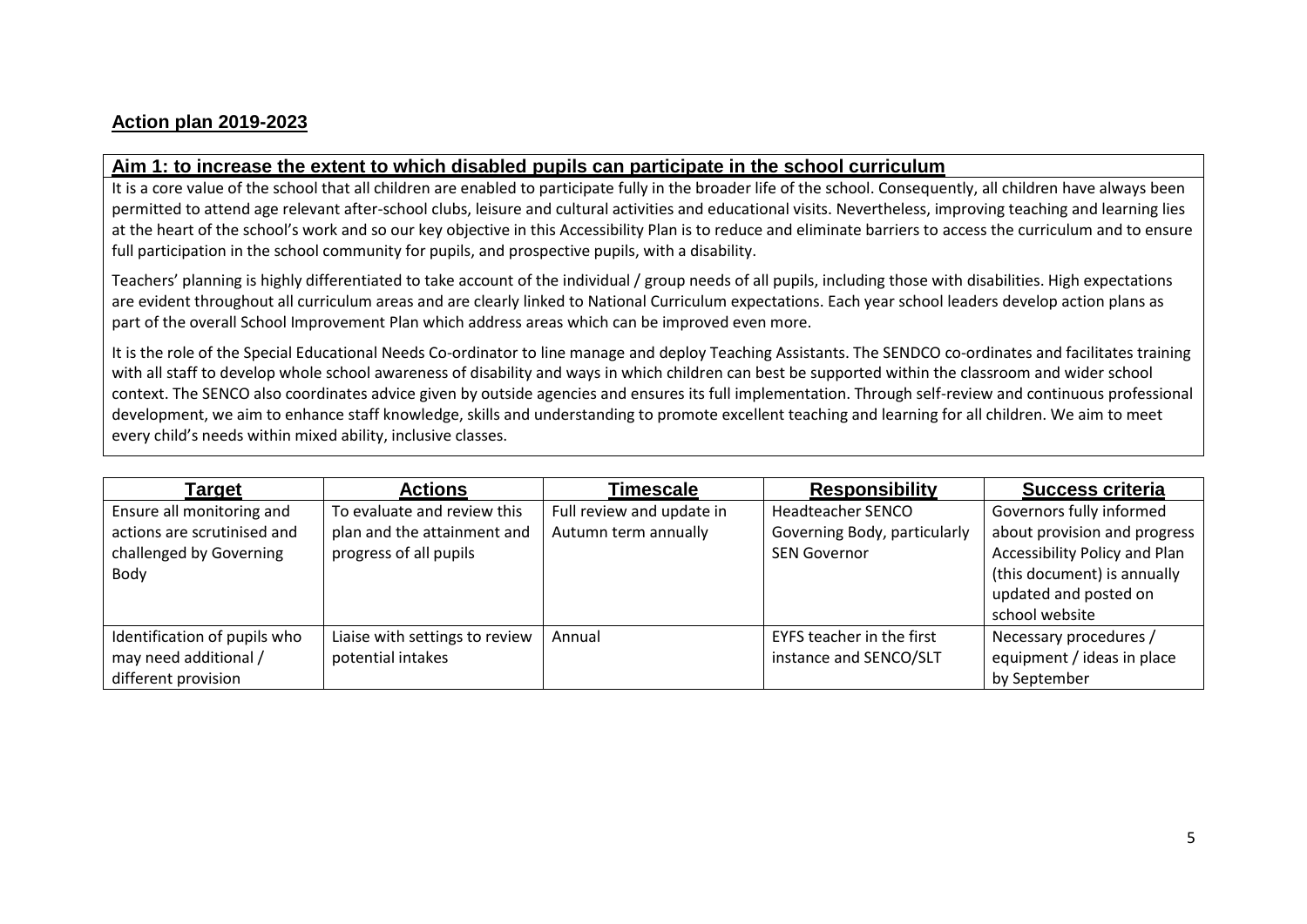| Increased skills and         | Be aware of staff training    | On-going and as required | Headteacher                | Lesson observations           |
|------------------------------|-------------------------------|--------------------------|----------------------------|-------------------------------|
| confidence of all staff in   | needs and assign CPD          |                          | <b>SENCO</b>               | demonstrate improved skills   |
| differentiating curriculum   | accordingly                   |                          |                            | and raised staff confidence   |
|                              |                               |                          |                            | in strategies for             |
|                              |                               |                          |                            | differentiation and increased |
|                              |                               |                          |                            | pupil participation           |
| Use ICT software to support  | Make sure software installed  | On-going and as required | <b>SENCO</b>               | Wider use of SEN resources    |
| learning                     | where needed                  |                          |                            | to support learning           |
| Compliance with the Equality | Review all statutory policies | On-going                 | Headteacher                | No policy conflicts with      |
| Act 2010                     | to ensure that they reflect   |                          | Governing Body             | principles of equality of     |
|                              | inclusive practice and        |                          |                            | opportunities for all         |
|                              | procedure                     |                          |                            |                               |
| Collaboration and sharing    | Maintain close liaison with   | On-going                 | Headteacher                | Clear, collaborative working  |
| between school and families  | parents                       |                          | Teachers                   | approach                      |
|                              |                               |                          | <b>Teaching Assistants</b> |                               |
| Collaboration between all    | Maintain close liaison with   | On-going                 | Headteacher                | Clear, collaborative working  |
| key personnel                | outside agencies for pupils   |                          | Teachers                   | approach                      |
|                              | with on-going health needs    |                          | <b>Teaching Assistants</b> |                               |
|                              | e.g. children with severe     |                          | Outside agencies           |                               |
|                              | asthma, epilepsy or mobility  |                          |                            |                               |
|                              | issues where applicable       |                          |                            |                               |
| Raise attainment and narrow  | Monitor attainment of all     | Termly                   | Headteacher                | Progress made towards IEP     |
| any gaps in attainment that  | pupils with SEN during pupil  |                          | <b>SENCO</b>               | targets. Assessment shows     |
| may exist                    | progress meetings and         |                          | Teachers                   | clear steps and progress      |
|                              | regular liaison with parents  |                          | Parents                    | made                          |
| Raise attainment and narrow  | Monitor attainment of all     | Termly                   | Headteacher                | Assessment shows clear        |
| any gaps in attainment that  | higher attaining / gifted and |                          | <b>SENCO</b>               | steps and progress made       |
| may exist                    | talented pupils during pupil  |                          | Teachers                   |                               |
|                              | progress meetings and         |                          | Parents                    |                               |
|                              | regular liaison with parents  |                          |                            |                               |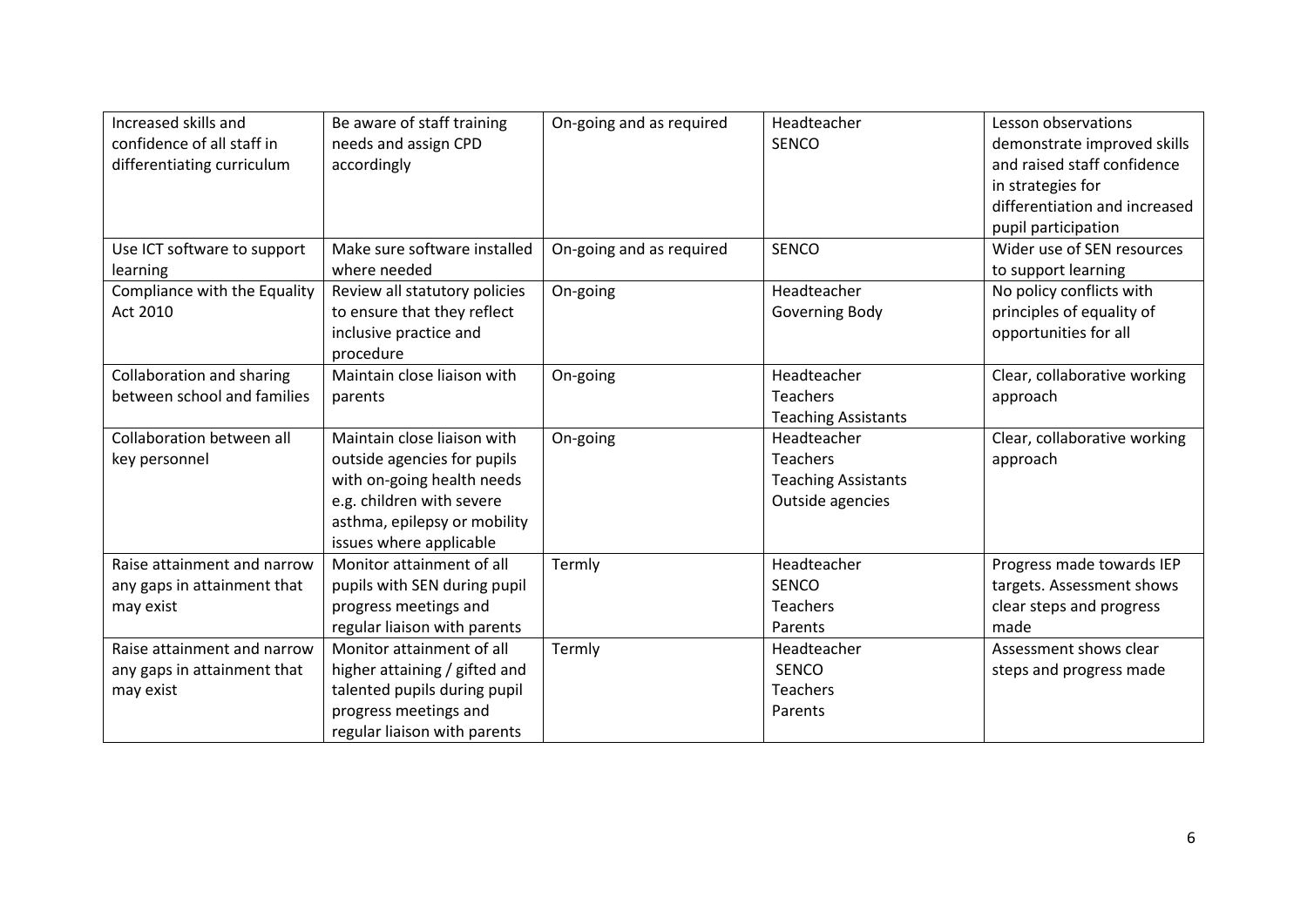| Opportunities for children to<br>see positive role models with<br>disabilities                                                                  | Visitors into school<br>Continued purchase of<br>materials which portray<br>positive images of people<br>with disabilities | On-going | <b>School Leaders</b><br><b>Teachers</b>                              | Resources are easily visible<br>Planning shows<br>consideration of possible<br>visitors to school. Positive<br>attitudes towards those with<br>disabilities and towards<br>principles of inclusion |
|-------------------------------------------------------------------------------------------------------------------------------------------------|----------------------------------------------------------------------------------------------------------------------------|----------|-----------------------------------------------------------------------|----------------------------------------------------------------------------------------------------------------------------------------------------------------------------------------------------|
| Ensure PE curriculum is<br>accessible to all                                                                                                    | PE lead and teachers review<br>curriculum when<br>appropriate and in response<br>to individuals need                       | Ongoing  | All staff who teach any<br>aspect of PE/Sport                         | All to have access to PE and<br>be able to excel                                                                                                                                                   |
| Opportunities for children to<br>see positive role models with<br>disabilities, and creative<br>ways to adapt sports to meet<br>different needs | Using e.g. Paralympics as a<br>focus, assemblies around<br>aspirations. Paralympian visit<br>2019/2020                     | Ongoing  | Headteacher<br>Assistant Head for pupil<br>development and well being | Positive attitudes towards<br>those with disabilities and<br>towards principles of<br>inclusion                                                                                                    |
| Pupils, staff and parents /<br>carers are aware of<br>consequences in the event<br>of negative disability-related<br>language                   | Review impact of behaviour<br>and the number of instances<br>of negative disability-related<br>language                    | Ongoing  | All staff                                                             | Use of language tracked and<br>steps put in place to reduce<br>if needed                                                                                                                           |
| Raised awareness of<br>disability issues, including<br>harassment                                                                               | Develop PHSE curriculum<br>with this in mind and update<br>policy where applicable                                         | Ongoing  | Assistant Head for pupil<br>development and well being                | New curriculum in place<br>Long term planning and<br>topic plans                                                                                                                                   |
| Raise attainment and narrow<br>any gaps in attainment that<br>may exist                                                                         | Buy services of additional<br>speech and language<br>therapy                                                               | Ongoing  | Headteacher<br><b>SENCO</b>                                           | Assessment shows clear<br>steps and progress made<br>Support staff report<br>increased confidence and<br>skills in supporting pupils                                                               |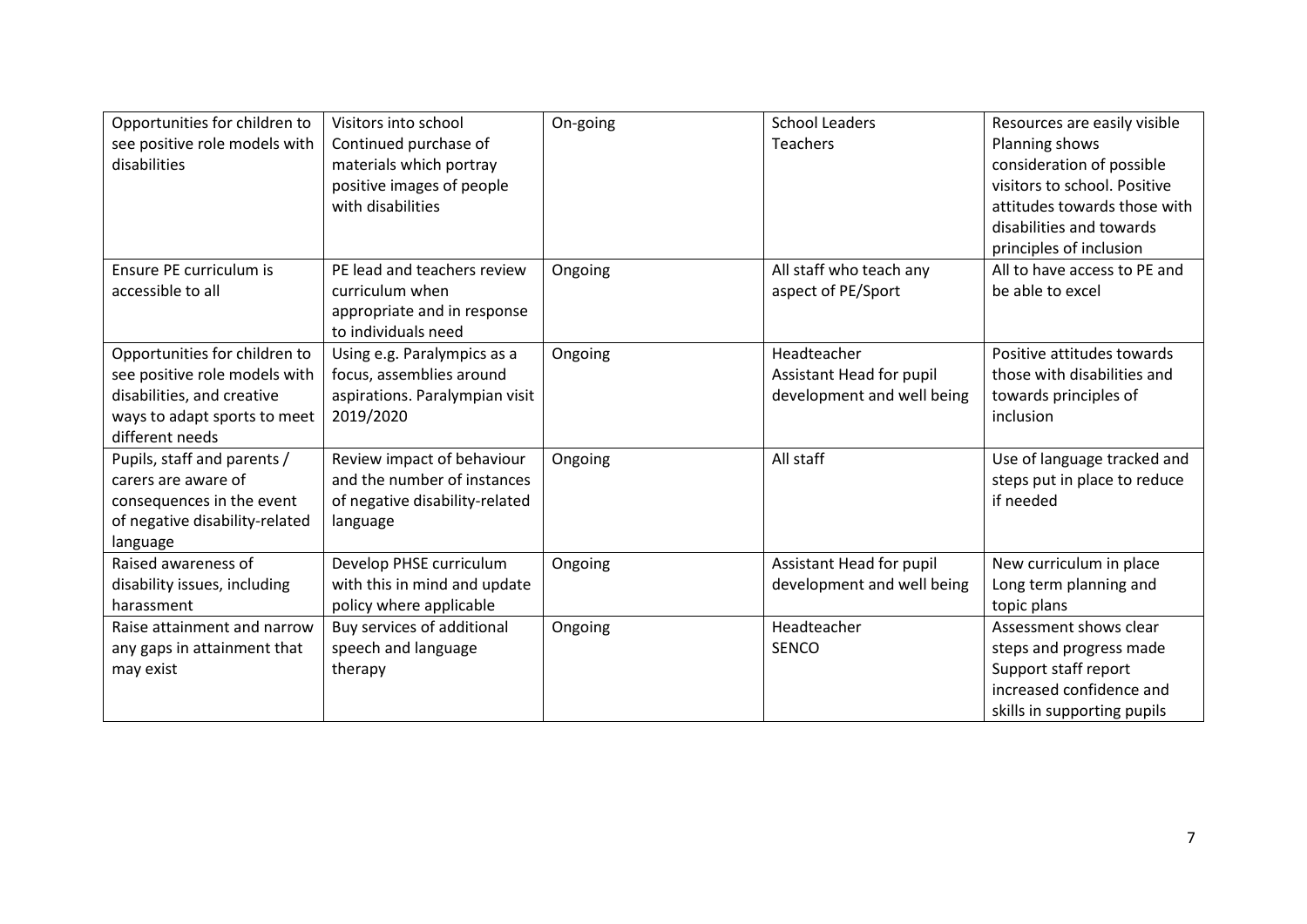# **Action Plan 2019 – 2023**

# **Aim 2: To improve access to the physical environment**

We have a wide range of equipment and resources available for day to day use. We keep resource provision under constant review. Our self-review and improvement planning process is the vehicle for considering such needs on an annual basis. To meet individual, specific needs, provision will be adapted when a pupil's needs are known.

Building work in the past decade has ensured that the school is accessible. We continue to consult with specialist teachers, advisors and other agencies when considering the purchase of specialist equipment or investment in building works.

| Target                      | <b>Actions</b>                 | Timescale                   | <b>Responsibility</b>             | <b>Success criteria</b>       |
|-----------------------------|--------------------------------|-----------------------------|-----------------------------------|-------------------------------|
| Ensure all monitoring and   | To evaluate and review this    | Termly,                     | Headteacher                       | Governors fully informed      |
| actions are scrutinised and | plan and the attainment and    | with full review and update | <b>SENCO</b>                      | about provision and progress  |
| challenged by Governing     | progress of all pupils         | in Autumn term annually     | Governing Body, particularly      | Accessibility Policy and Plan |
| Body                        |                                |                             | <b>Health and Safety Governor</b> | is annually updated and       |
|                             |                                |                             |                                   | posted on school website      |
| Physical environment of     | The school will take account   | On-going                    | Senior Leaders                    | Enabling needs to be met      |
| school remains attractive   | of the needs of pupils, staff  |                             | Site Manager                      | where possible                |
| and engaging for all        | and visitors with physical     |                             |                                   |                               |
|                             | difficulties and sensory       |                             |                                   |                               |
|                             | impairments when planning      |                             |                                   |                               |
|                             | and undertaking future         |                             |                                   |                               |
|                             | improvements and               |                             |                                   |                               |
|                             | refurbishments of the site     |                             |                                   |                               |
|                             | and premises, such as          |                             |                                   |                               |
|                             | improved access, lighting,     |                             |                                   |                               |
|                             | and colour schemes, and        |                             |                                   |                               |
|                             | more accessible facilities and |                             |                                   |                               |
|                             | fittings.                      |                             |                                   |                               |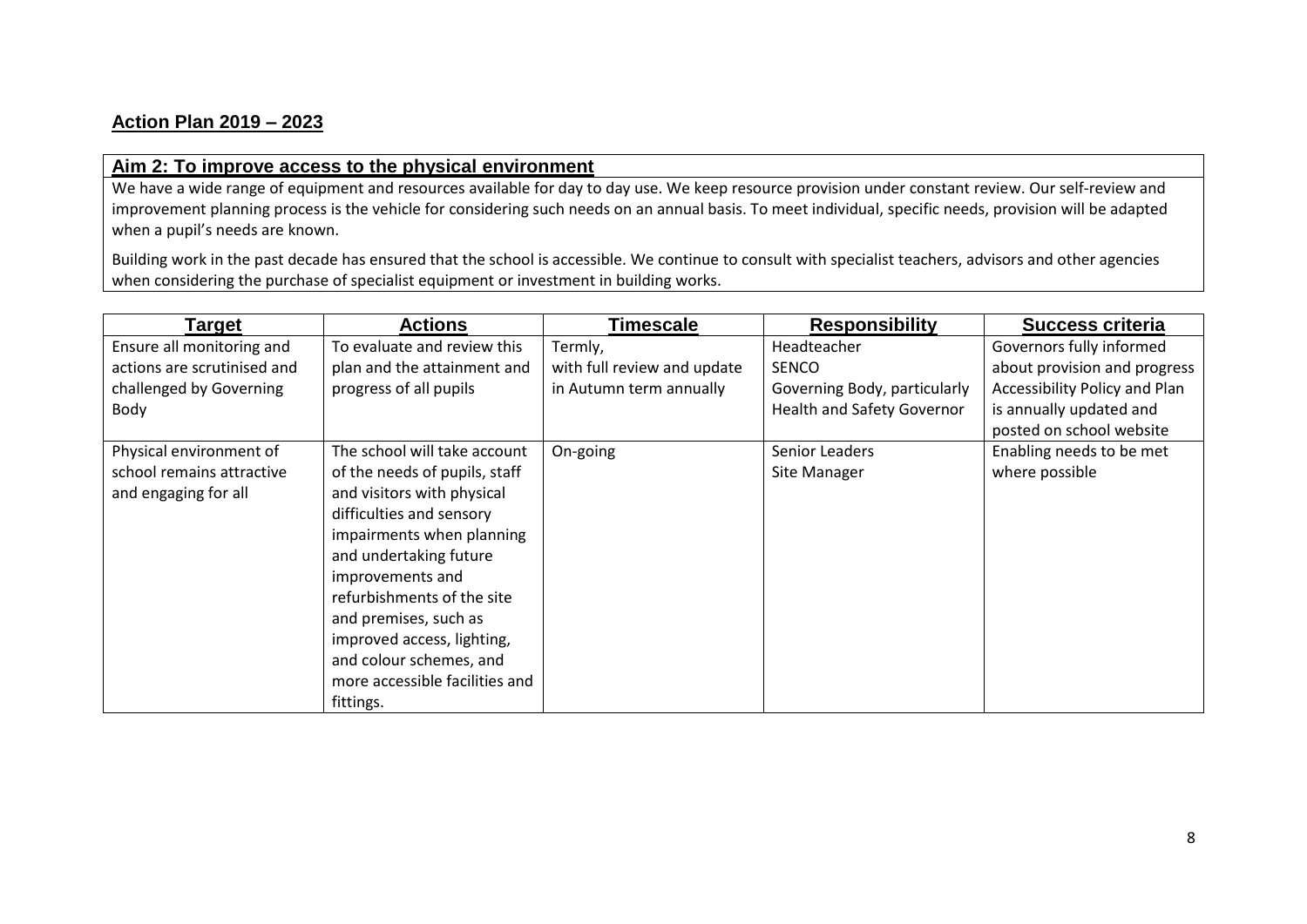| Visually stimulating<br>environment for all children                                                           | Colourful, lively displays in<br>classrooms, with greater<br>focus on practical /<br>kinaesthetic learning                                                                          | On-going                                    | <b>Teachers</b><br><b>Teaching Assistants</b>         | Monitoring shows all aspects<br>are at least good, with few<br>essential actions: learning<br>environment walks, physical<br>environment checks |
|----------------------------------------------------------------------------------------------------------------|-------------------------------------------------------------------------------------------------------------------------------------------------------------------------------------|---------------------------------------------|-------------------------------------------------------|-------------------------------------------------------------------------------------------------------------------------------------------------|
| Awareness of access needs<br>of pupils, staff, governors,<br>parent / carers and visitors<br>with disabilities | Create access plans for<br>individual disabled pupils as<br>part of the IEP process when<br>required                                                                                | As required                                 | Senior Leaders<br><b>Office Staff</b><br>Site Manager | Needs are met                                                                                                                                   |
|                                                                                                                | Be aware of staff, governors'<br>and parents' access needs<br>and meet as appropriate                                                                                               | Induction and on-going if<br>required       |                                                       |                                                                                                                                                 |
|                                                                                                                | Through questions and<br>discussions, find out the<br>access needs of parents /                                                                                                     | Admissions form for new<br>parents / carers |                                                       |                                                                                                                                                 |
|                                                                                                                | carers<br>Consider access needs<br>during recruitment process                                                                                                                       | Recruitment process                         |                                                       |                                                                                                                                                 |
| Pupils with medical needs<br>are fully supported                                                               | Provide training on specific<br>medical needs as required<br>e.g. epilepsy, asthma,<br>anaphylaxis                                                                                  | Annual                                      | SENCO/School Nurse                                    | All relevant employees<br>receive the training as<br>appropriate                                                                                |
| Roads and paths around<br>school are as safe as possible                                                       | Communication with parents<br>via safety and parking<br>particularly -<br>messages/letters/walk to<br>school week and parking<br>signs<br><b>Bikeability for Year 6</b><br>children | On-going                                    | Senior Leaders<br>Site Manager                        | Fewer accidents                                                                                                                                 |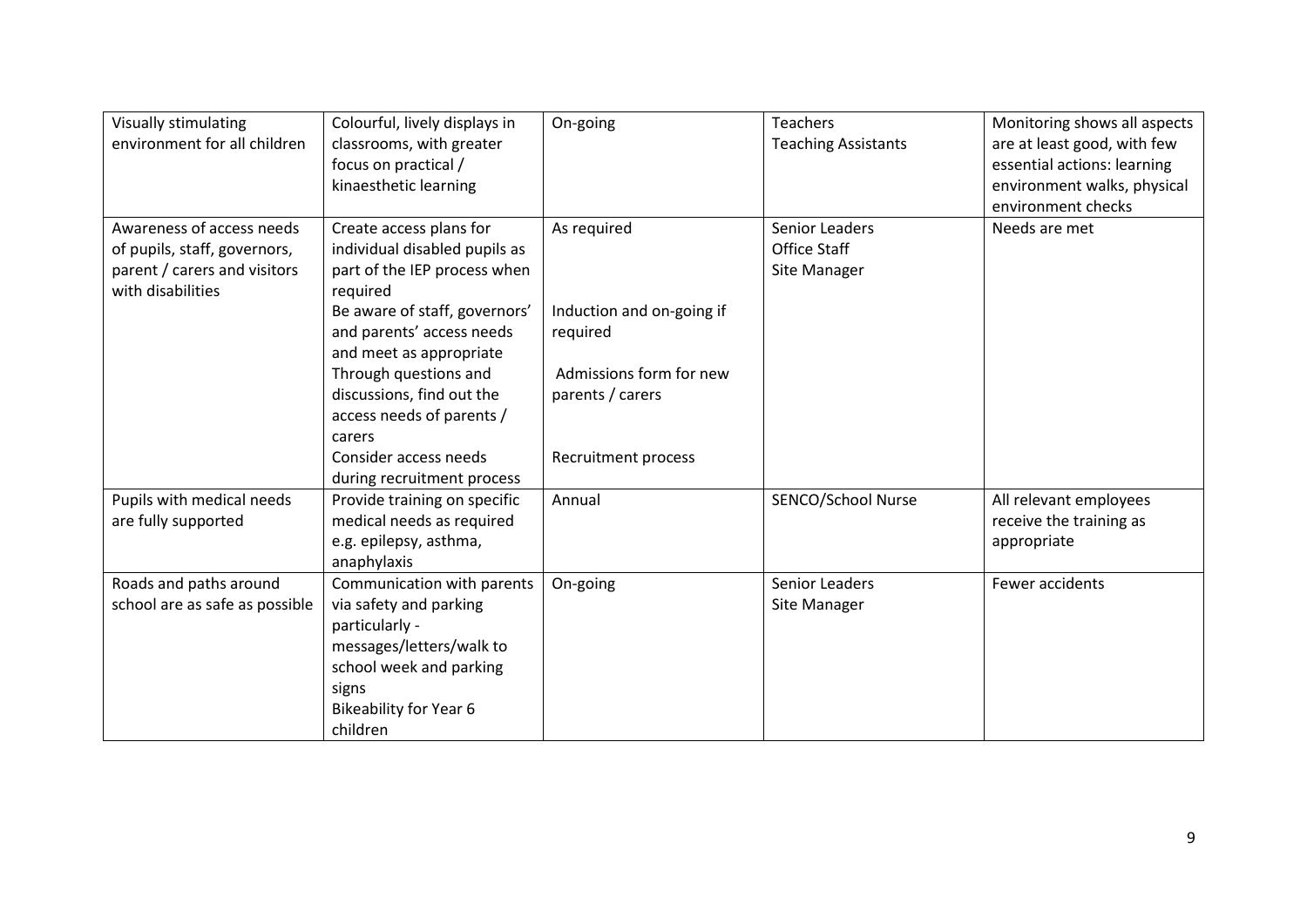| All pupils with mobility     | All personal emergency               | On-going                  | <b>SENCO</b>               | In place                              |
|------------------------------|--------------------------------------|---------------------------|----------------------------|---------------------------------------|
| issues can be safely         | evacuation plans (PEEPs) are         |                           |                            | Successful fire drills                |
| evacuated (where             | in place and up-to-date, and         |                           |                            |                                       |
| applicable)                  | that staff (including new            |                           |                            |                                       |
|                              | staff) are aware                     |                           |                            |                                       |
| Pupils with medical needs    | <b>Review Managing Medicines</b>     | Summer 2019               | <b>School Nurse</b>        | Reviewed policy is approved           |
| are fully supported          | Policy                               |                           | Headteacher                | and in place                          |
| All educational visits to be | Thorough planning, including         | As required               | <b>Educational Visits</b>  | <b>EVOLVE</b> form and risk           |
| accessible to all            | advance visits to ensure each        |                           | Coordinator                | assessments all completed             |
|                              | new venue is vetted for              |                           | Headteacher                | All pupils in school able to          |
|                              | appropriateness                      |                           | <b>School Office Staff</b> | access all educational visits         |
|                              | Consider costs of coach with         |                           |                            | and take part in a range of           |
|                              | easier access                        |                           |                            | activities                            |
| Informed decisions are made  | Health and safety audits are         | Termly and/or as required | <b>School Office Staff</b> | Audits begin to inform future         |
| with regard to accessibility | carried out with additional          |                           | Health and Safety Governor | <b>Accessibility Policy and Plans</b> |
|                              | consideration of accessibility       |                           | Site Manager               |                                       |
| Informed decisions and       | Governing body have                  | Ongoing                   | Headteacher                | Governing body begins to              |
| challenge are made with      | awareness of accessibility /         |                           | <b>Chair of Governors</b>  | challenge and support                 |
| regard accessibility         | <b>Disability Discrimination Act</b> |                           |                            | around disability                     |
|                              | 1995 (DDA) and health and            |                           |                            |                                       |
|                              | safety as desired                    |                           |                            |                                       |
|                              | characteristics for new              |                           |                            |                                       |
|                              | governors                            |                           |                            |                                       |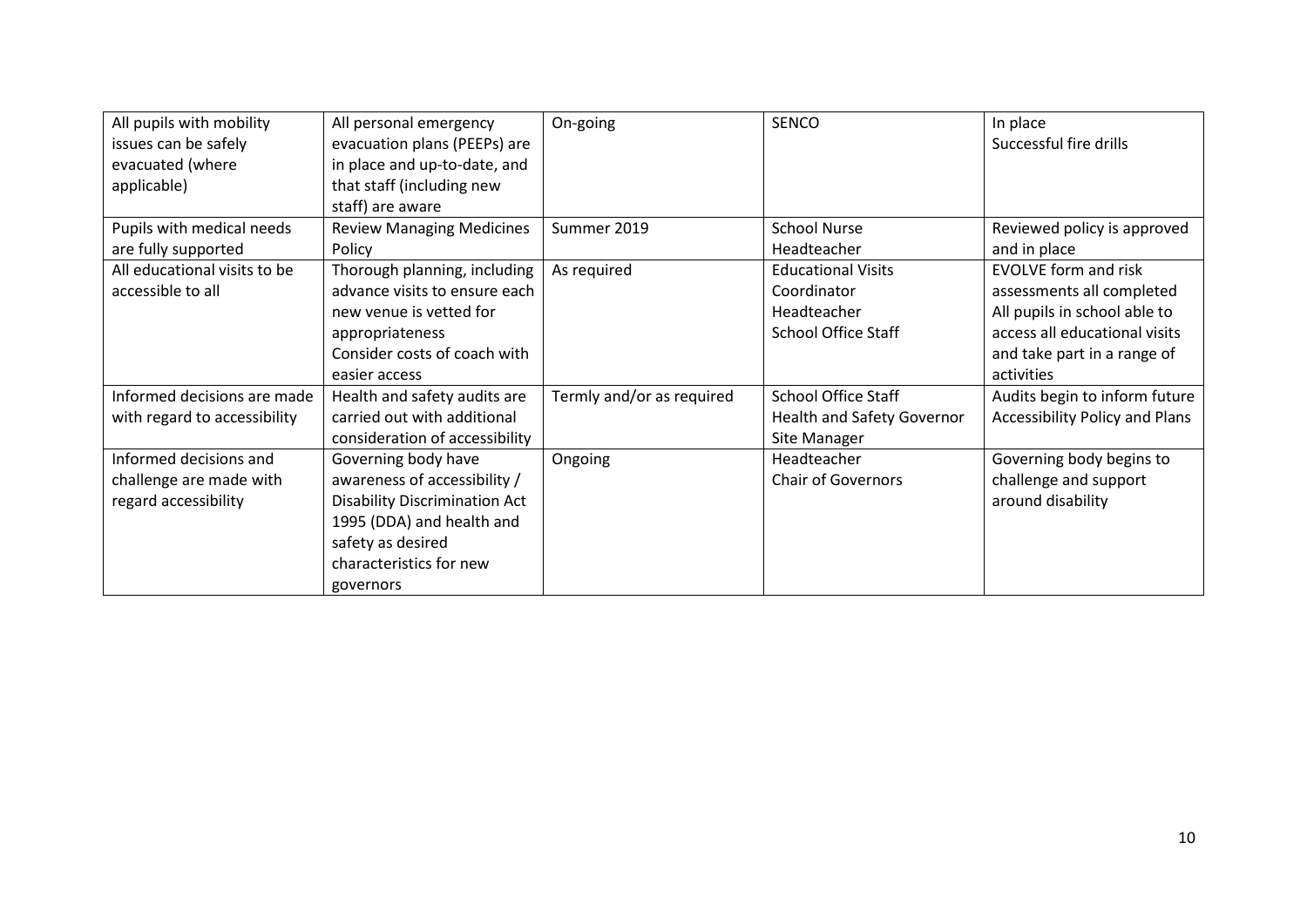# **Action Plan 2019-2023**

#### **Aim 3: To improve communication between school and pupils, parents / carers**

We share information with pupils who face barriers to learning in a variety of ways, such as face to face discussion; simplified and modified language; symbols on work; pre-printed / pictorial explanation of work and sign language specialists.

We want to include actions to engage even more some of our parents / carers. Currently, we share information with parents / carers in ways including letters and newsletters, website, social media.

In planning to make written information better available to disabled pupils, we again need to establish the current level of need and be able to respond to changes in the range of need.

| Target                                                                                                                                                                                            | <b>Actions</b>                                                                                                                                                                                                                                                                                                                   | Timescale                                                     | <b>Responsibility</b>                                                                                                                       | <b>Success criteria</b>                                                                                                                                                                                                                              |
|---------------------------------------------------------------------------------------------------------------------------------------------------------------------------------------------------|----------------------------------------------------------------------------------------------------------------------------------------------------------------------------------------------------------------------------------------------------------------------------------------------------------------------------------|---------------------------------------------------------------|---------------------------------------------------------------------------------------------------------------------------------------------|------------------------------------------------------------------------------------------------------------------------------------------------------------------------------------------------------------------------------------------------------|
| Ensure all monitoring and<br>actions are scrutinised and<br>challenged by Governing<br>Body<br>All pupils feel confident to<br>fully disclose information<br>with regard to their<br>disabilities | To evaluate and review this<br>plan and the attainment and<br>progress of all pupils<br>Ensure that all pupils, staff<br>and parents are assured of<br>confidentiality when<br>disclosing information and<br>know disclosures will be<br>handled sensitively - do so<br>via circle times, assemblies;<br>in addition: within new | Full review and update in<br>Autumn term annually<br>On going | Headteacher<br><b>SENCO</b><br>Governing body, particularly<br><b>SEN Governor</b><br>Headteacher<br>Assistant Headteachers<br><b>SENCO</b> | Governors fully informed<br>about provision and progress<br>Accessibility Policy and Plan<br>is annually updated and<br>posted on school website<br>Positive feedback from<br>pupils<br>Lesson observations Long<br>term planning and topic<br>plans |
| <b>Pupils:</b>                                                                                                                                                                                    | curriculum                                                                                                                                                                                                                                                                                                                       | From September 2018                                           | All staff                                                                                                                                   |                                                                                                                                                                                                                                                      |
| All pupils (and staff) are fully<br>aware of the definition of<br>disability and examples                                                                                                         | Further develop PSHE<br>curriculum to include where<br>appropriate                                                                                                                                                                                                                                                               |                                                               |                                                                                                                                             | New curriculum in place<br>Long term planning and<br>topic plans                                                                                                                                                                                     |